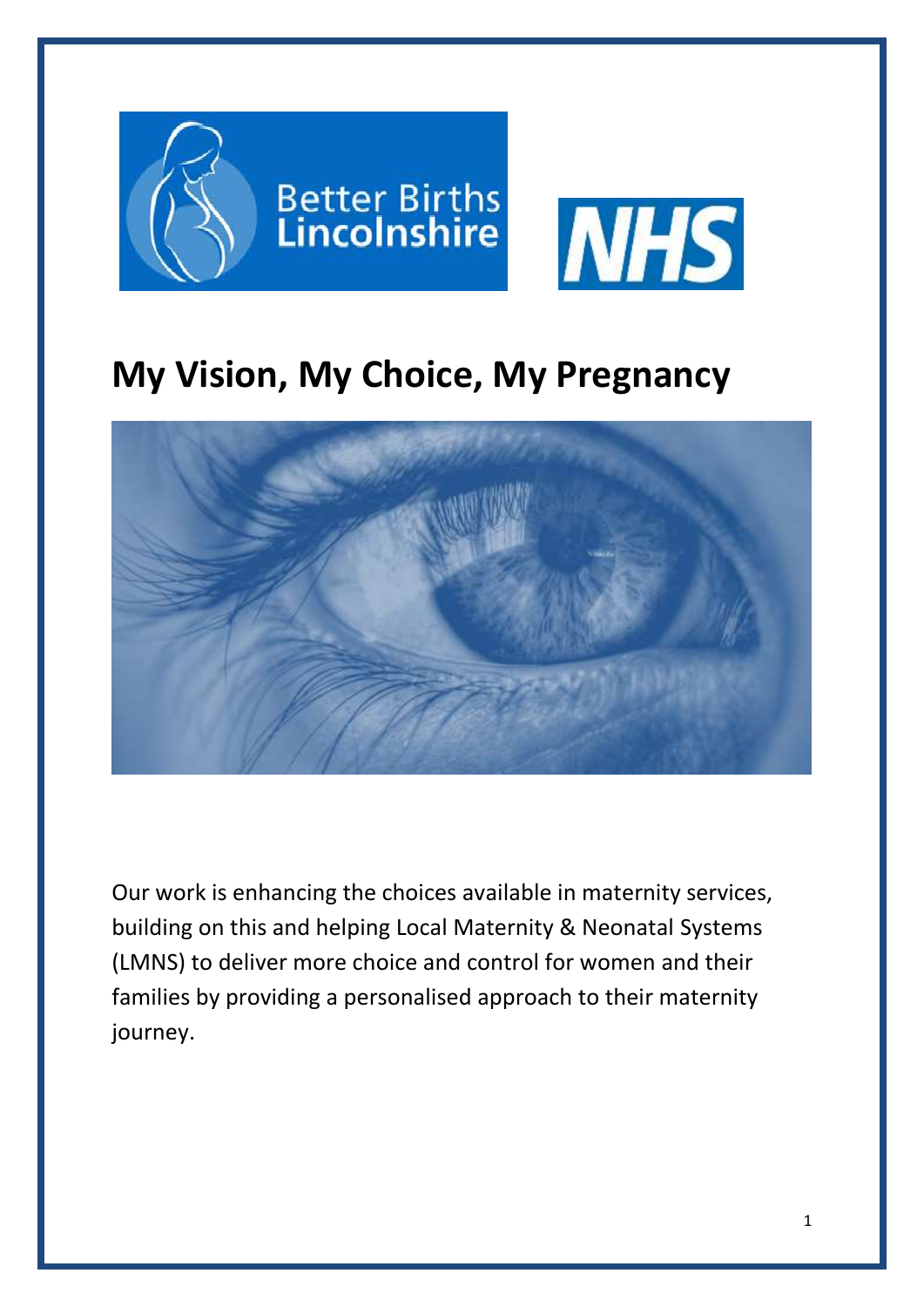# **Congratulations on your pregnancy**

Having a baby is a special time in your life.

Your local National Health Service (NHS) would like to make sure you receive the maternity care you want in the place you want wherever possible.

The aim of this booklet is to summarise the main options available to you in Lincolnshire following discovering that you are pregnant. It will hopefully help you decide your initial preferences of where you would like to birth your baby. Following this decision you will then be provided with access to a '**My Birth, My Journey, My Choice'** booklet which will provide a breadth of information and help you on your pregnancy journey.



**Every pregnancy journey is different. Your maternity team is committed to supporting your individual needs.**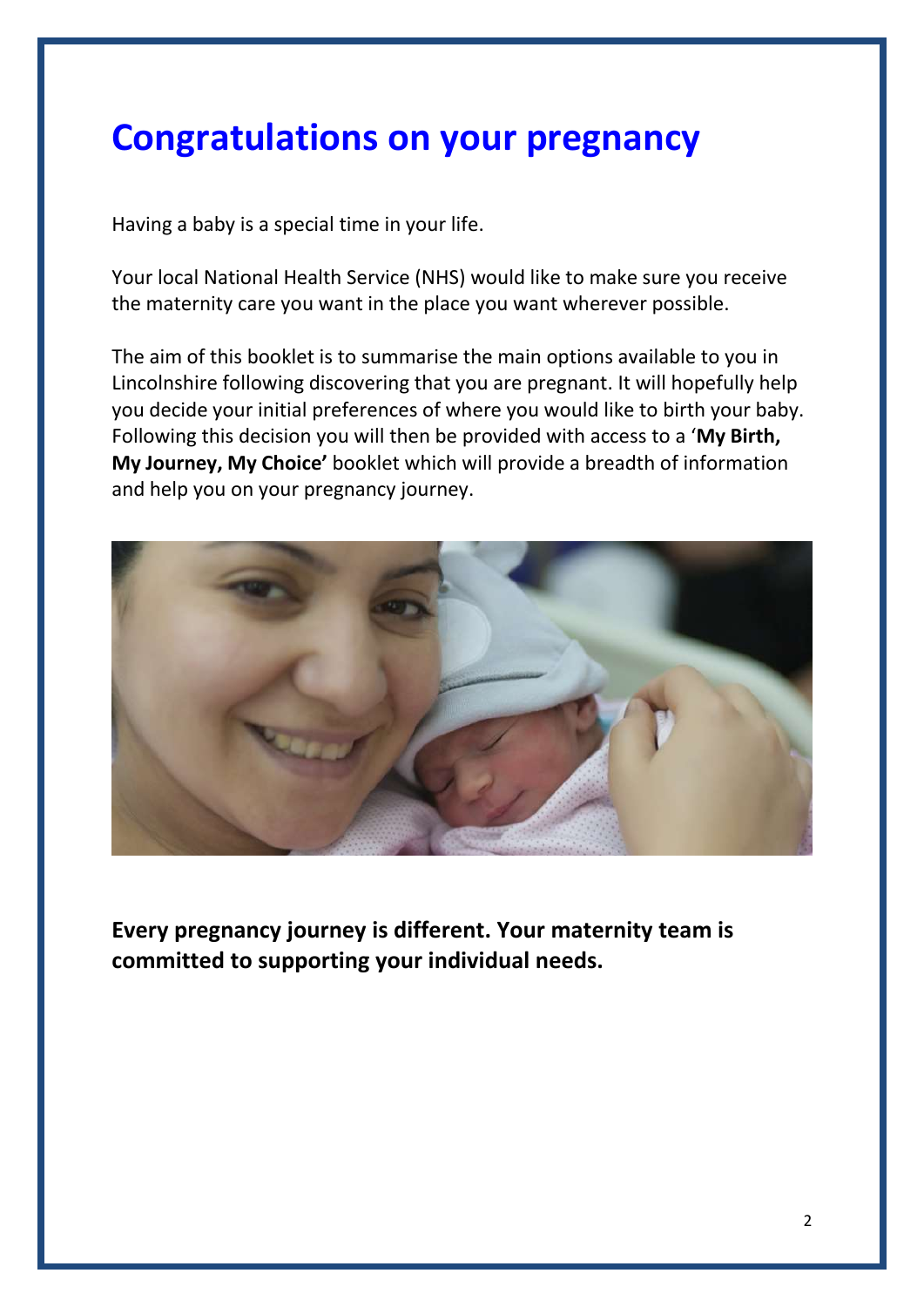## **Your Maternity Journey...**

### **Weeks 0-12**

As soon as you know you are pregnant, it is recommended that all women take folic acid and Vitamin D supplements. Folic Acid tablets (400mcg daily) can be taken up to 12 weeks pregnant, but Vitamin D can be taken throughout pregnancy and whilst breastfeeding. For more information visit:

#### **NHS Choices**

[www.nhs.uk/conditions/pregnancy-and-baby/vitamins-minerals-supplements](http://www.nhs.uk/conditions/pregnancy-and-baby/vitamins-minerals-supplements-pregnant/)[pregnant/](http://www.nhs.uk/conditions/pregnancy-and-baby/vitamins-minerals-supplements-pregnant/)

You may be able to self-refer (online) to the hospital of your choice. Try searching [www.BetterBirthsLincolnshire.co.uk.](http://www.betterbirthslincolnshire.co.uk/) https://www.youtube.com/watch?v=Vb14OMe6D84 You should try to get your first 'booking' appointment before ten weeks.

### **It is important at these early stages to keep healthy and happy**

If you, or anyone in your household smokes, you will be offered support to stop smoking throughout your pregnancy. **[www.nhs.uk/common-health](http://www.nhs.uk/common-health-questions/lifestyle/what-are-the-health-risks-of-smoking)[questions/lifestyle/what-are-the-health-risks-of-smoking](http://www.nhs.uk/common-health-questions/lifestyle/what-are-the-health-risks-of-smoking)**

There are foods you should avoid when you are pregnant**, see: [www.nhs.uk/conditions/pregnancy-and-baby/foods-to-avoid-pregnant/](http://www.nhs.uk/conditions/pregnancy-and-baby/foods-to-avoid-pregnant/)** for the latest guidance. You may also be entitled to vouchers to help buy fruit, vegetables and milk, see**: [www.healthystart.nhs.uk/](http://www.healthystart.nhs.uk/)** and always check with your GP, pharmacist or midwife before you take any medicines.

Visit **www.nhs.uk/start4life** for tips on keeping yourself well during pregnancy

Looking after your mental health is important too. Pregnancy is a joyous time, but can also be fraught with anxieties. Your GP, Midwife or practice nurse can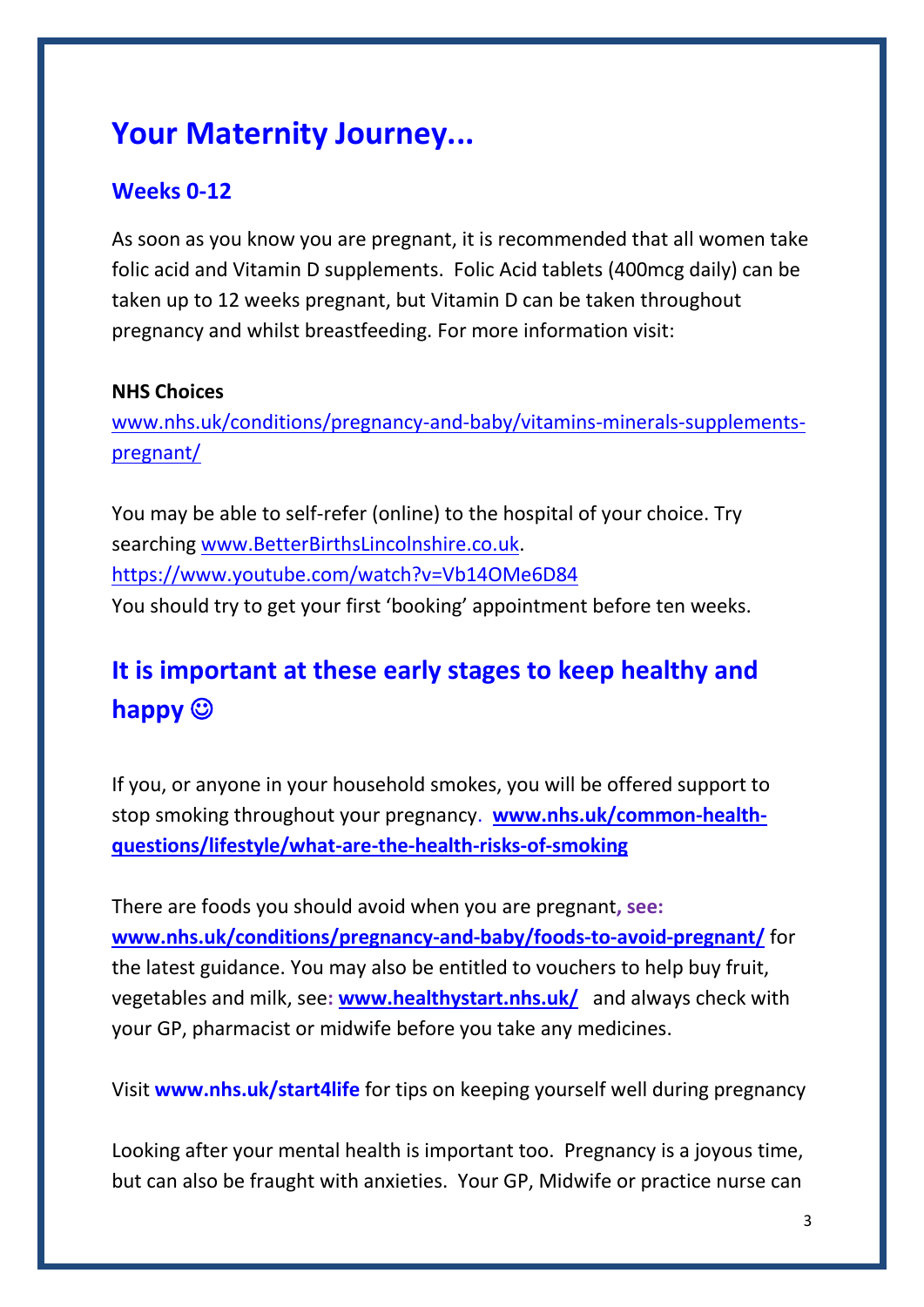advise and support you in this journey so please contact them if you feel additional help is required.

You will need to consider where you want to have your baby at home, or in a Hospital. It is important to start your antenatal care as soon as your pregnancy is confirmed so that you have the best opportunities and information to hand. You will have named midwives, who will co-ordinate your care with you and the professionals. You will be offered a range of appointments and tests throughout your pregnancy, some women may need more appointments or tests than others. Your antenatal care may be offered in a Children's Centre or a GP Surgery or even at your home if you wish and your Midwife can accommodate this.

Studies (Sandall et al, 2016) show that maternity care, including the birth, provided by a midwife or team of midwives you know, leads to better outcomes and safety for you and your baby. Continuity of carer is being introduced and launched area by area which means that your maternity care will be given by a group of Midwives in the community whom will follow your pregnancy from the beginning right through to birth and beyond. The team will assist, support and introduce you to having the best pregnancy possible and it is hoped that by having a smaller team of Midwives helping you it will reduced any fears or anxieties you may be experiencing.

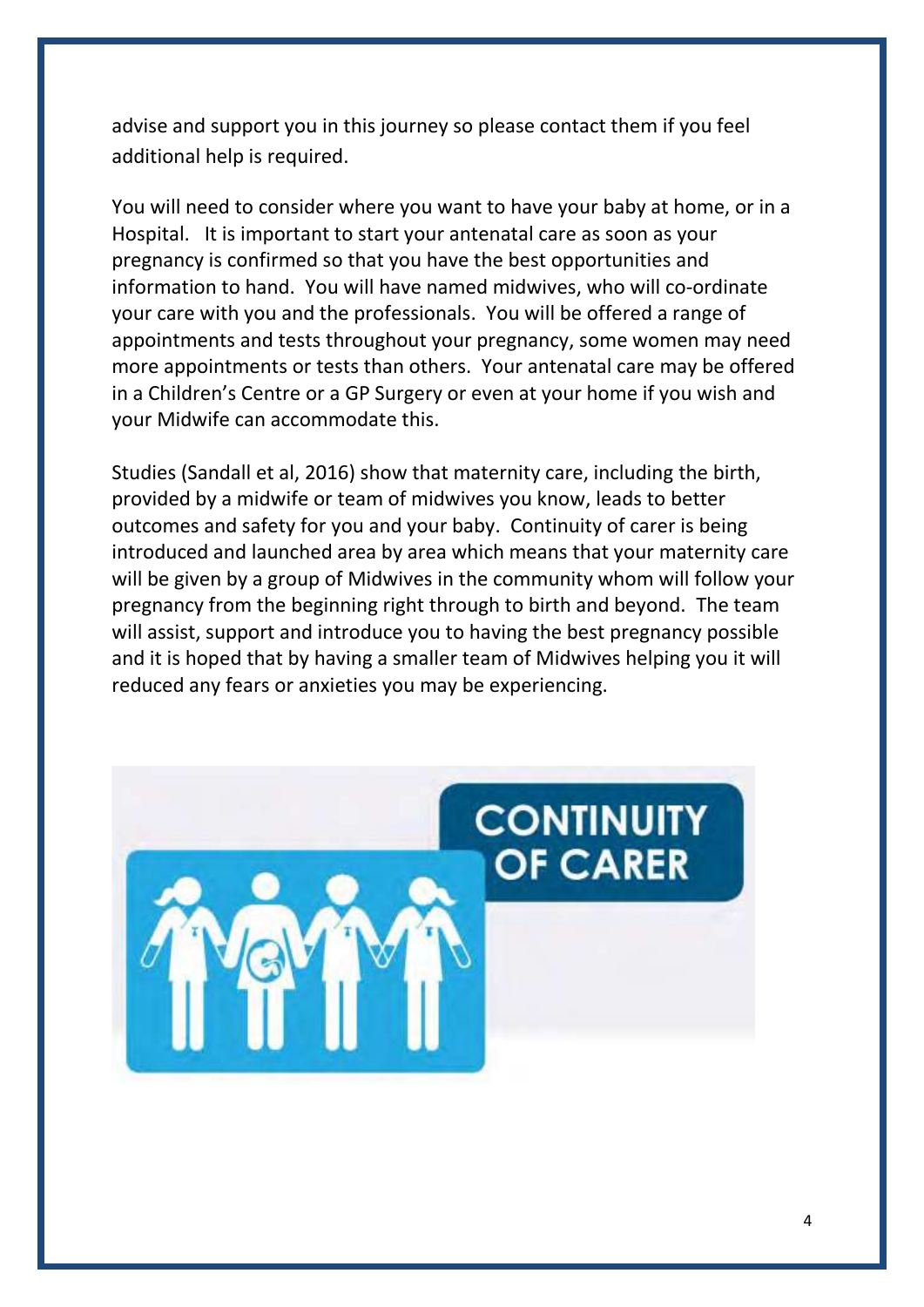## **Where to have your baby**

## **Home birth**

Midwives come to your home to support you during your labour and birth.



Home births are recommended for women who have a low risk, straightforward pregnancy and want to birth in their own home with support from midwives and their families/friends.

The Birth Place Study (2011) reviewed 65,000 births in England of women who were low risk and had a straightforward uncomplicated pregnancy.

The research showed that, for second and subsequent babies, home births are just as safe as hospital births for the woman and her baby with a straightforward pregnancy. Home births can reduce the likelihood of needing a caesarean section.

Women having their first baby at home may have a slight difference in the outcome for their baby having a problem during or post-birth, however the overall risk is low: 9.3 adverse perinatal outcomes per 1000 planned home births compared to 5.3 per 1000 in planned obstetric births.

You will have 2 midwives with you whom are trained in emergency care relating to labour and birth and whom will be with you if the decision is required to transfer you to your local Maternity Unit for assistance.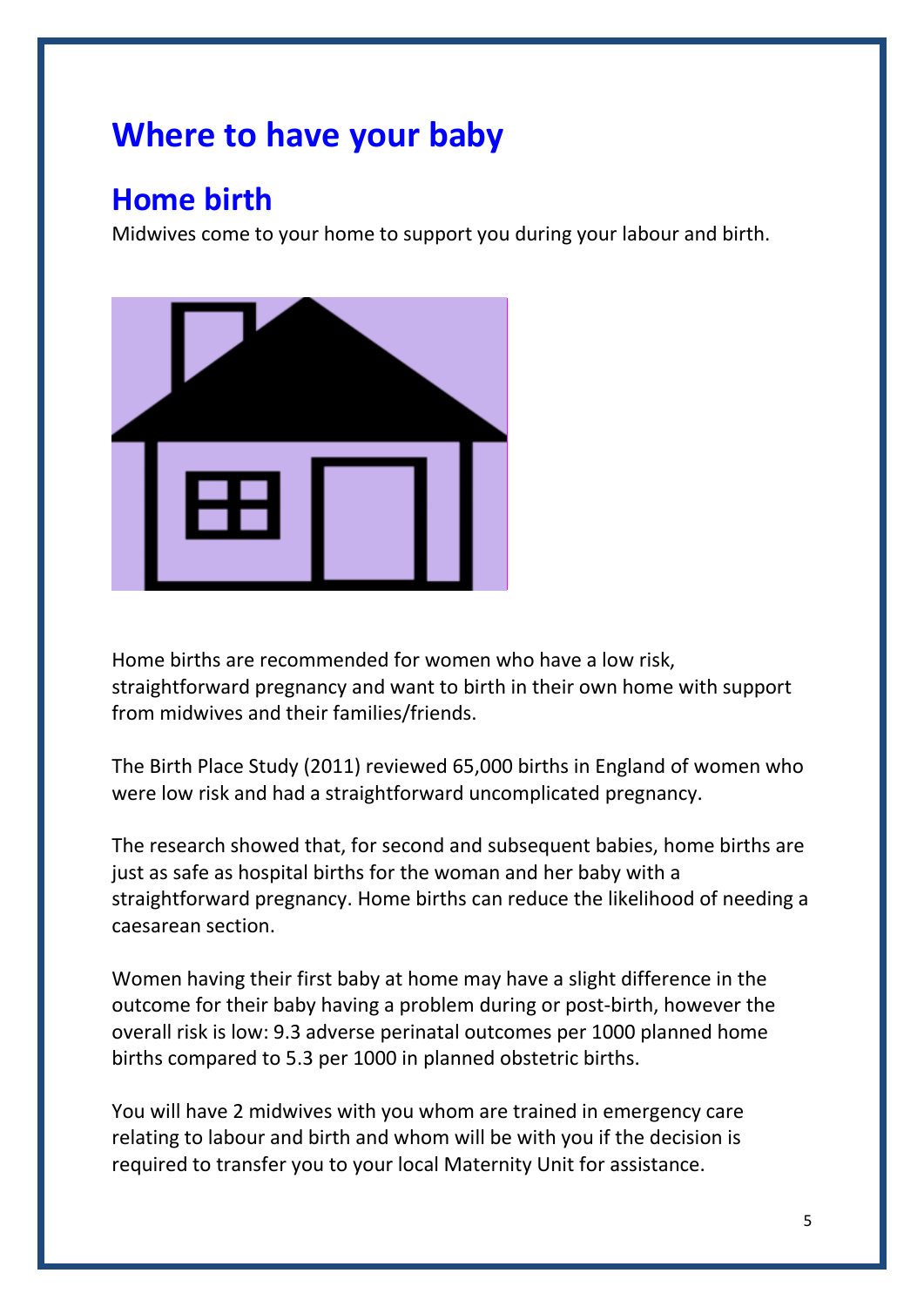### **The Birth Place Study also showed:**

88% of women having a second or subsequent birth at home are likely to stay at home when in labour.

55% of women having their first baby at home are likely to stay at home when in labour.

Analgesia (pain relief) options include gas and air (Entonox), Paracetamol and a birthing pool.

Please speak to your midwife if you are considering a home birth.

#### **Reasons to consider a home birth**

- Safe birthing environment for women whose pregnancy is low risk
- You can enjoy the comforts of your own home to help you relax, help progress your labour naturally and enjoy a positive birth experience
- Minimises the need for medical intervention

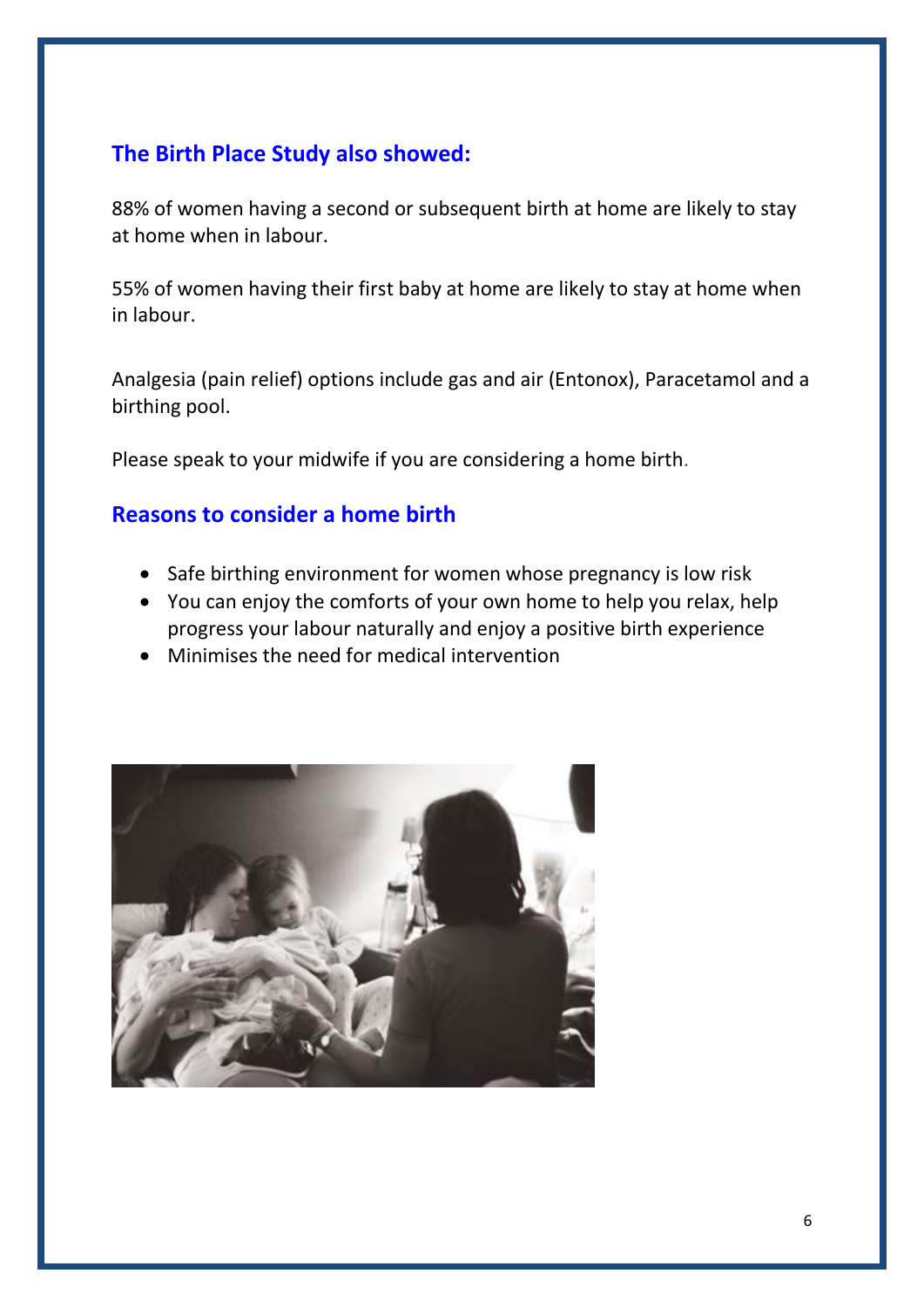### **Alongside Birth Centre**

An alongside birth centre is a 'home from home' birthing centre situated in a hospital and is in close proximity to the main obstetric unit. This setting is recommended to all women whose pregnancy is classed as low risk including first time mothers.

In labour you will be cared for by midwives and support staff and have access to the use of facilities and birthing aids which help promote natural birth which helps reduce the need for intervention. Women also have the option to birth their baby in a birthing pool. Analgesia options include birthing pools, which evidence shows may shorten your labour, make it less uncomfortable and gives a positive birth experience to women and their families. A TENS machine (trans-electrical nerve stimulation which triggers the release of the body's own pain relief), gas and air (Entonox) and opiates (injection of Pethidine or Diamorphine).

The chances of you or your baby having a serious medical problem is the same for women planning to birth in a freestanding unit or delivery suite in an obstetric unit.

Women planning to birth their baby in an alongside birth centre are less likely to need medical intervention such as a caesarean section and episiotomy.

However if you or your baby were to need medical assistance this can be arranged immediately and transfer to the main delivery suite organised. You will be accompanied by your midwife throughout all of this.

#### **The Birth Place Study reports:**

60% of first time mothers stay on an alongside birth centre during labour.

87% of women having their second and/or subsequent baby stay on an alongside birth centre during labour.

Following the birth of your baby the midwife will help you to get ready to go home within a few hours. If you require a stay in hospital you will be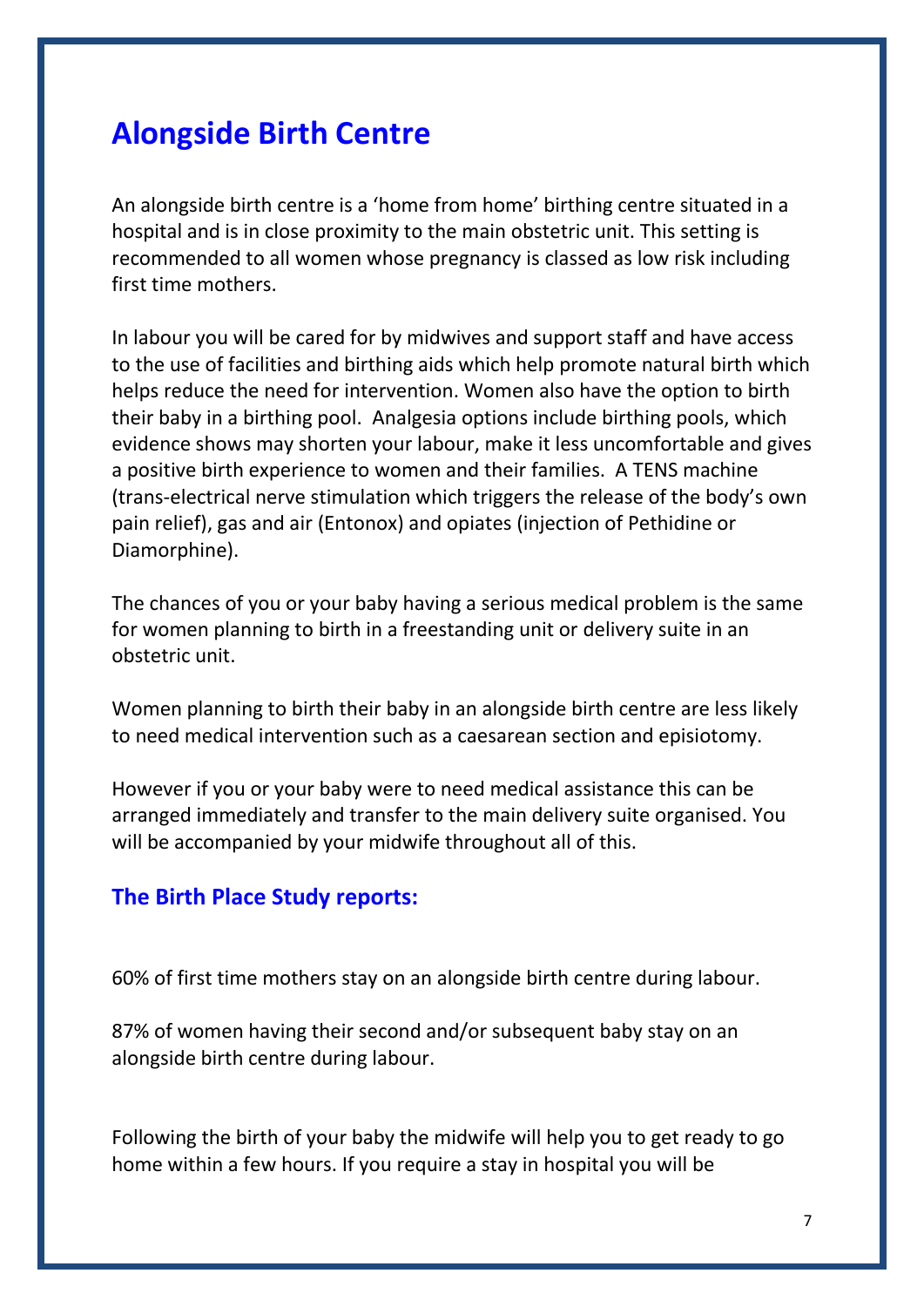transferred to the postnatal ward where your care will be continued. If you wish to birth your baby in an alongside birth centre please discuss this with your midwife.

#### **Reasons to consider an alongside birth centre:**

- Safe birthing environment for women whose pregnancy is low risk
- Home from home like unit
- Reduces the risk of requiring medical intervention in labour
- Opportunity for partners to be more involved

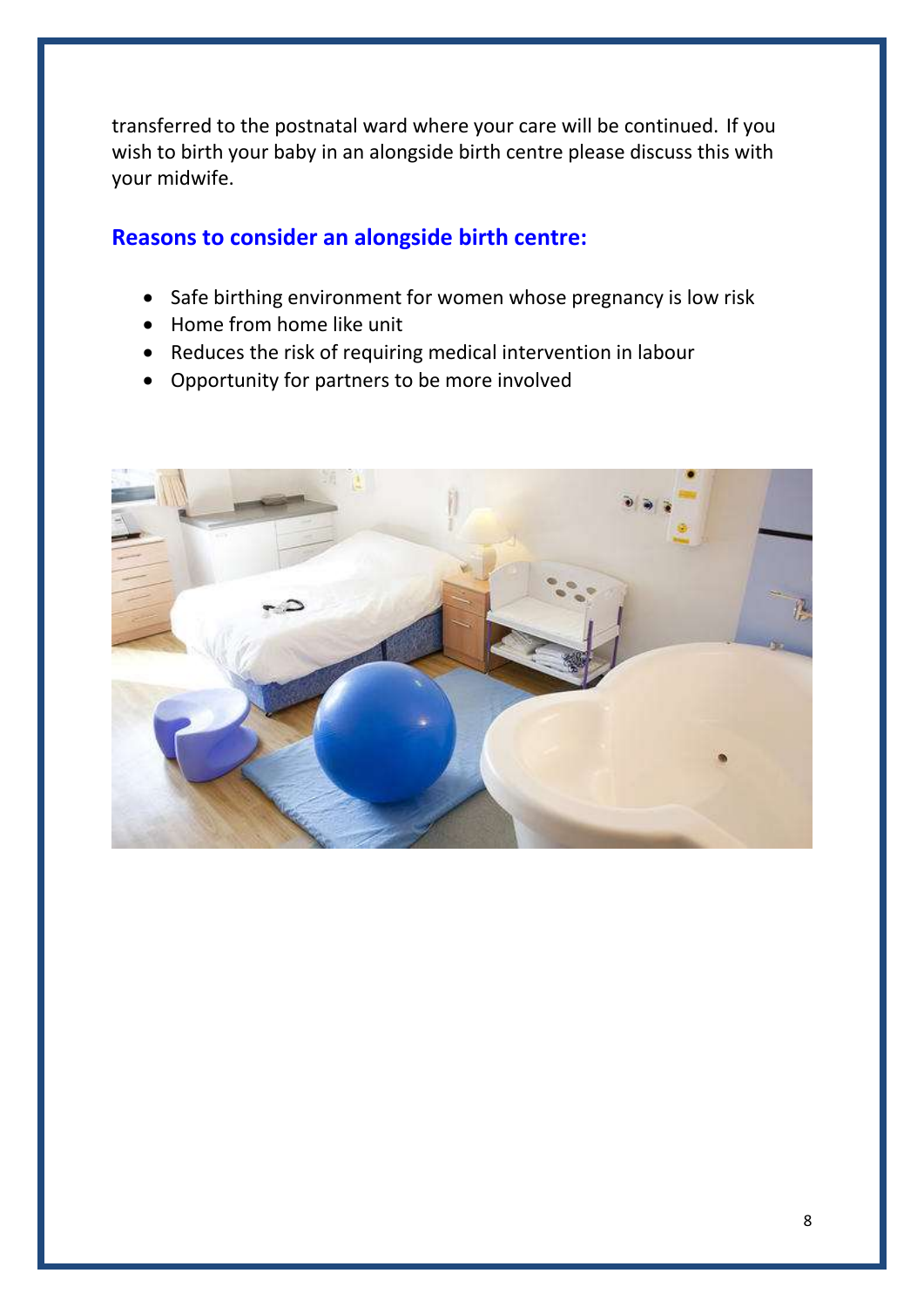### **Delivery suite (labour ward)**



Women who have experienced complications either during their current pregnancy or in a previous pregnancy will have discussions with their Obstetrician and Midwife regarding the best place to birth their baby. It may be recommended to birth their baby on a delivery suite/labour ward which is situated in a hospital. Care during birth is led by an obstetrician and provided by a team of midwives and doctors.

Women, whose pregnancy has been complicated, classed as high risk, are more likely to need extra monitoring and observations and/or require medical assistance and additional help during their labour and birth. Should your baby need additional assistance a neonatal team and unit is also on site where your baby can be cared for. A delivery suite also has dedicated maternity theatres should you require a planned or emergency caesarean section.

After the birth of your baby your care will be continued in hospital until you and your baby are well enough to return home.

Analgesia options include gas and air (Entonox) opiates (injection of pethidine or diamorphine), epidural, and birthing pools may be available in some delivery suites.

A delivery suite is located in a hospital in the maternity unit and a dedicated midwife will care for you throughout your labour and during your birth.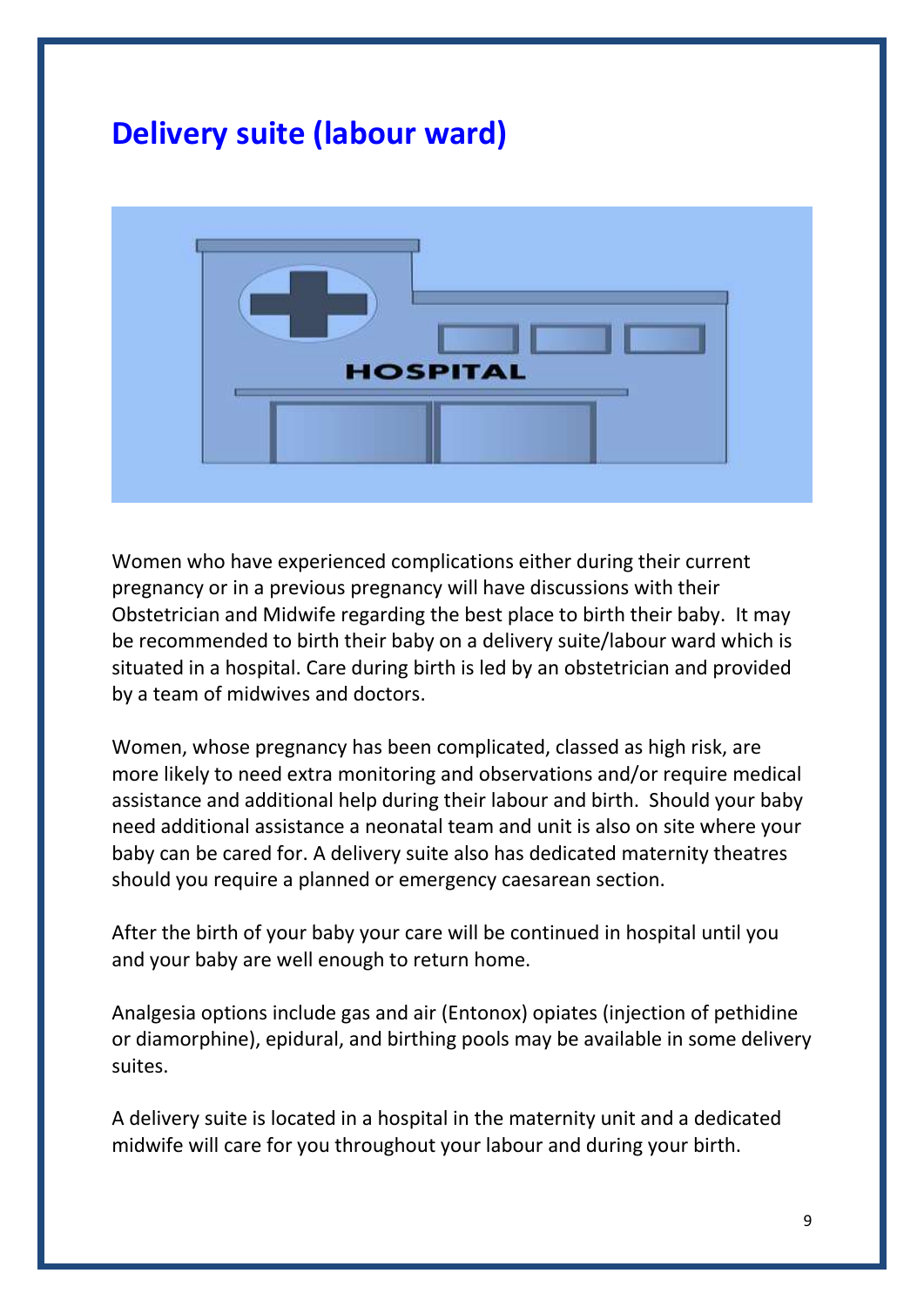A team of obstetricians, anaesthetists and neonatologists are also on site to care for women and their babies who experience complications during birth. For women whose pregnancy is straightforward and low risk, birthing your baby on a delivery suite may increase the likelihood of intervention during birth (Birth Place Study, 2011). However if this is where you would prefer to have your baby this will be supported by your Midwives and health professionals. In some instances women may want to choose or feel they 'need' and Elective Caesarean birth. There is a dedicated Birth Choices Clinic and access to a Consultant Midwife whom can assist in this discussion also.

#### **The Birth Place Study reports:**

More than three quarters of all low risk women with uncomplicated pregnancies, who planned to birth their baby in a midwife led setting had a 'normal birth' without medical interventions, compared with 58% of women in the obstetric unit group.

If you wish to birth your baby on a delivery suite please discuss this with your midwife.

#### **Reasons to consider birthing on a delivery suite:**

- If your pregnancy has been classed as complicated and high risk
- If you or your baby has a known medical condition and needs specialist care
- Personal choice
- You wish to have an epidural in labour

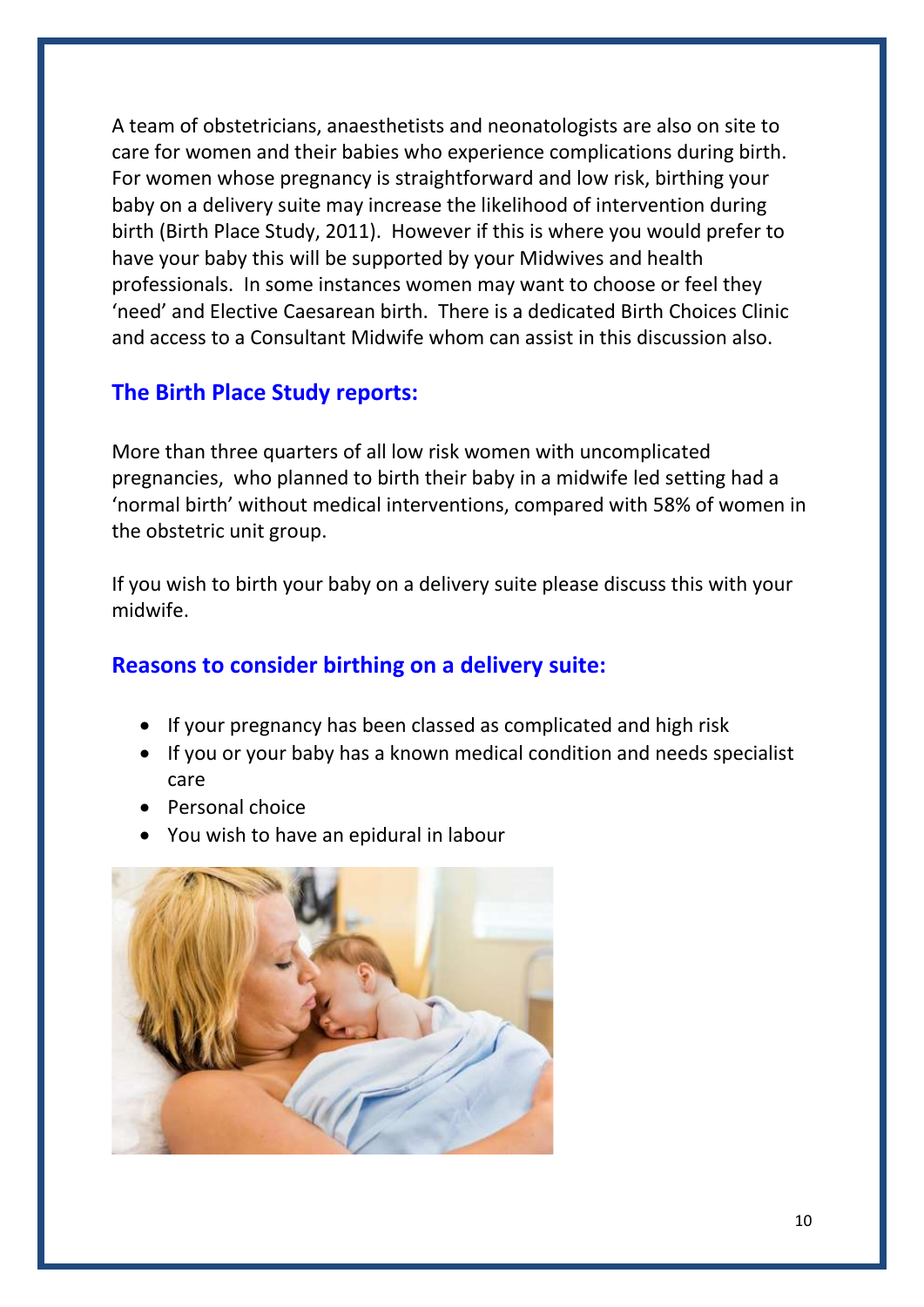**Important Contact details for NHS Provider's in Lincolnshire and the surrounding areas.**

**United Lincolnshire NHS Hospital Trust**

**[www.ulh.nhs.uk](http://www.ulh.nhs.uk/)**

**Lincoln County Hospital**

Greetwell Road

Lincoln

Lincolnshire

LN2 5QY

(01522) 512512

Bardney Ward – Labour Ward

(01522) 573140

### **Pilgrim Hospital Boston**

Sibsey Road

Boston

**Lincolnshire** 

PE21 9QS

[\(01205\) 364801](tel:(01205)364801)

Labour Ward - (01205) 445424

M1 Maternity Ward **-** (01205) 445429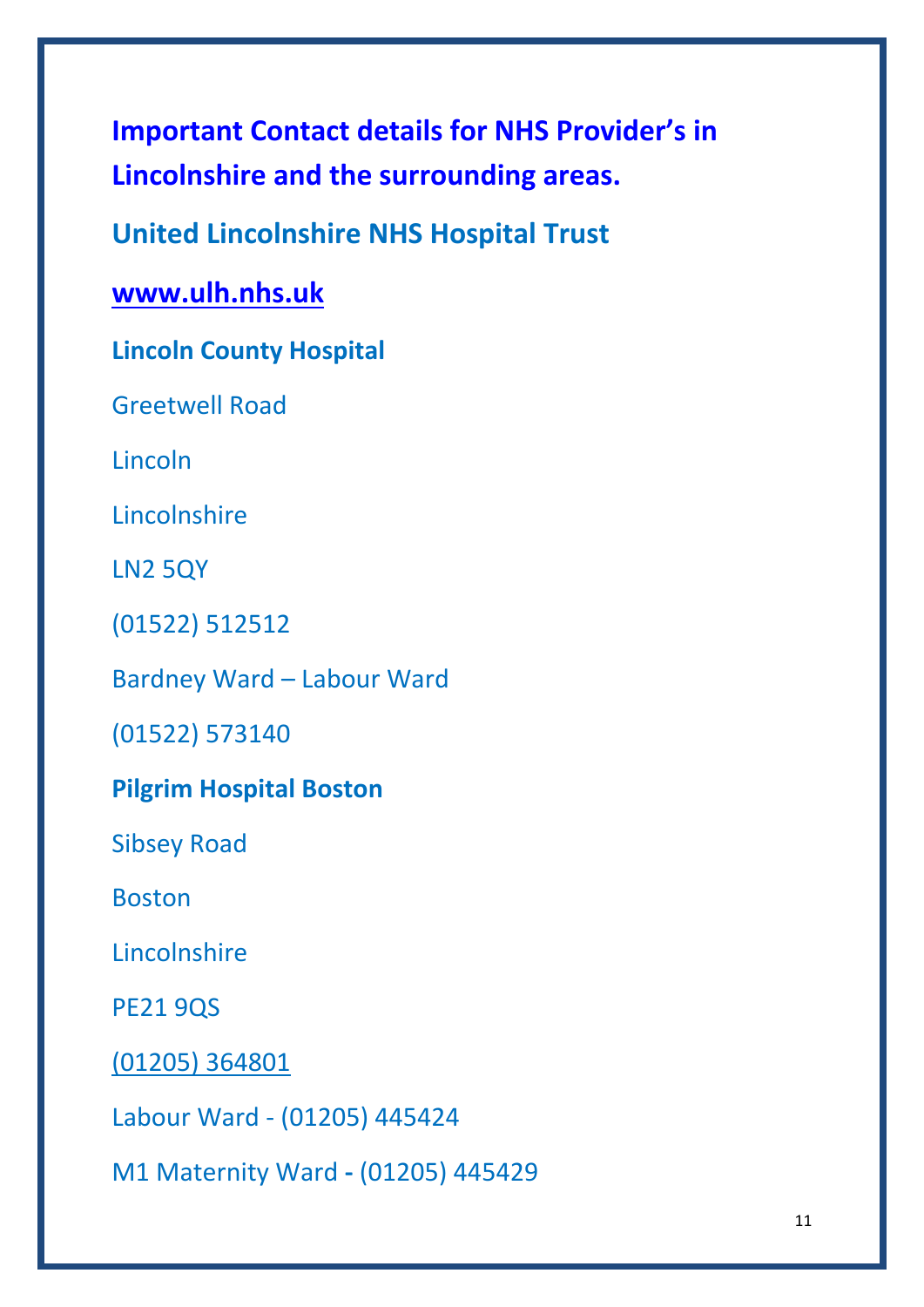## **Northern Lincolnshire and Goole NHS Foundation Trust**

**Diana Princess of Wales Hospital, Grimsby**

### **[www.nlg.nhs.uk](http://www.nlg.nhs.uk/)**

Scartho Road

Grimsby

DN33 2BA

01472 874111

Antenatal clinic: 03033 304800 Antenatal day unit: 03033 304797 Appointments: 03033 304779

### **North West Anglia NHS Teaching Hospitals**

**[www.nwangliaft.nhs.uk](http://www.nwangliaft.nhs.uk/)**

**Peterborough City Hospital**

Bretton Gate, Peterborough PE3 9GZ

[\(01733\) 678000](tel:0173367800)